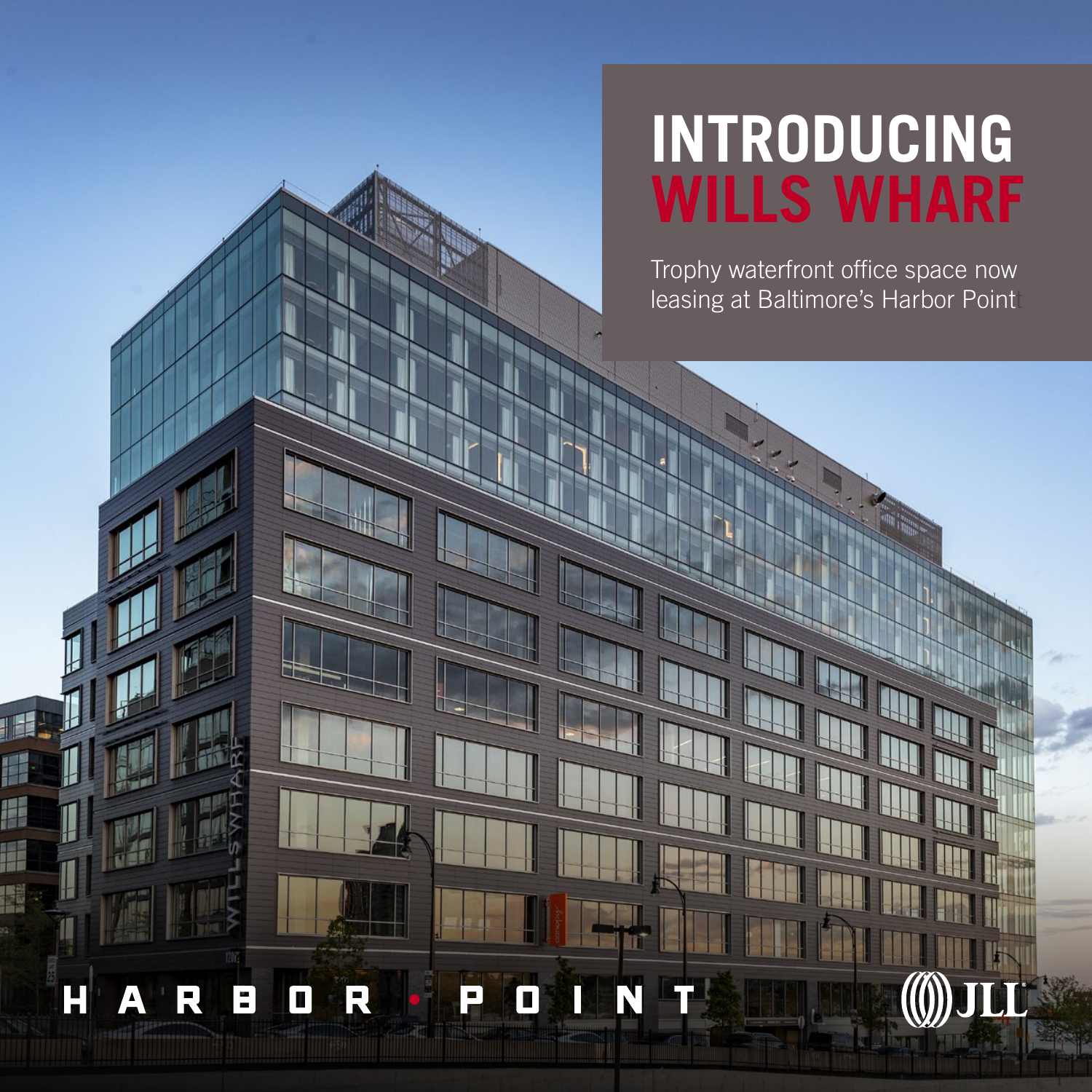

# **HIGHLIGHTS**

Positioned at the gateway to Baltimore's Inner Harbor, Wills Wharf is a mixed-use building, offering more than 330,000 SF of premiere office and hotel space, all while providing stunning waterfront views.

- 236,000 SF Class A office space
- 156 hotel rooms (Canopy by Hilton)
- LEED<sup>®</sup> Gold core and shell
- Unparalleled waterfront views
- Neighborhood setting
- Proximity to amenities and open spaces
- Flexible floorplates designed for productivity and efficiency
- \$10.2 million in estimated enterprise zone credits

#### **WILLS WHARF & NEIGHBORING CORPORATE TENANTS**



### This is Harbor Point

Harbor Point is Baltimore's next great waterfront neighborhood. The 27-acre site seamlessly blends office, retail, residences, hotels, and an unprecedented amount of green space into a dynamic new extension of the city.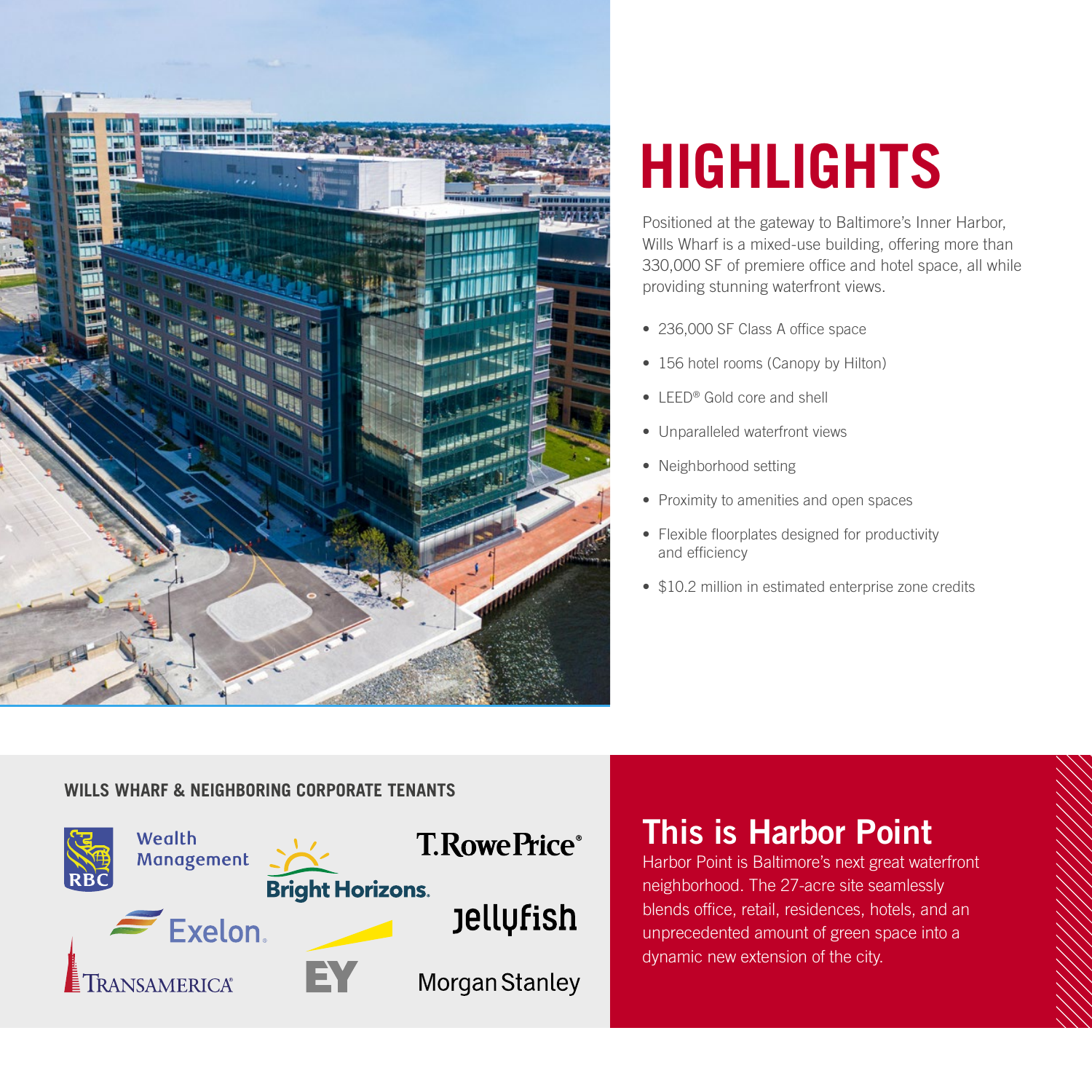